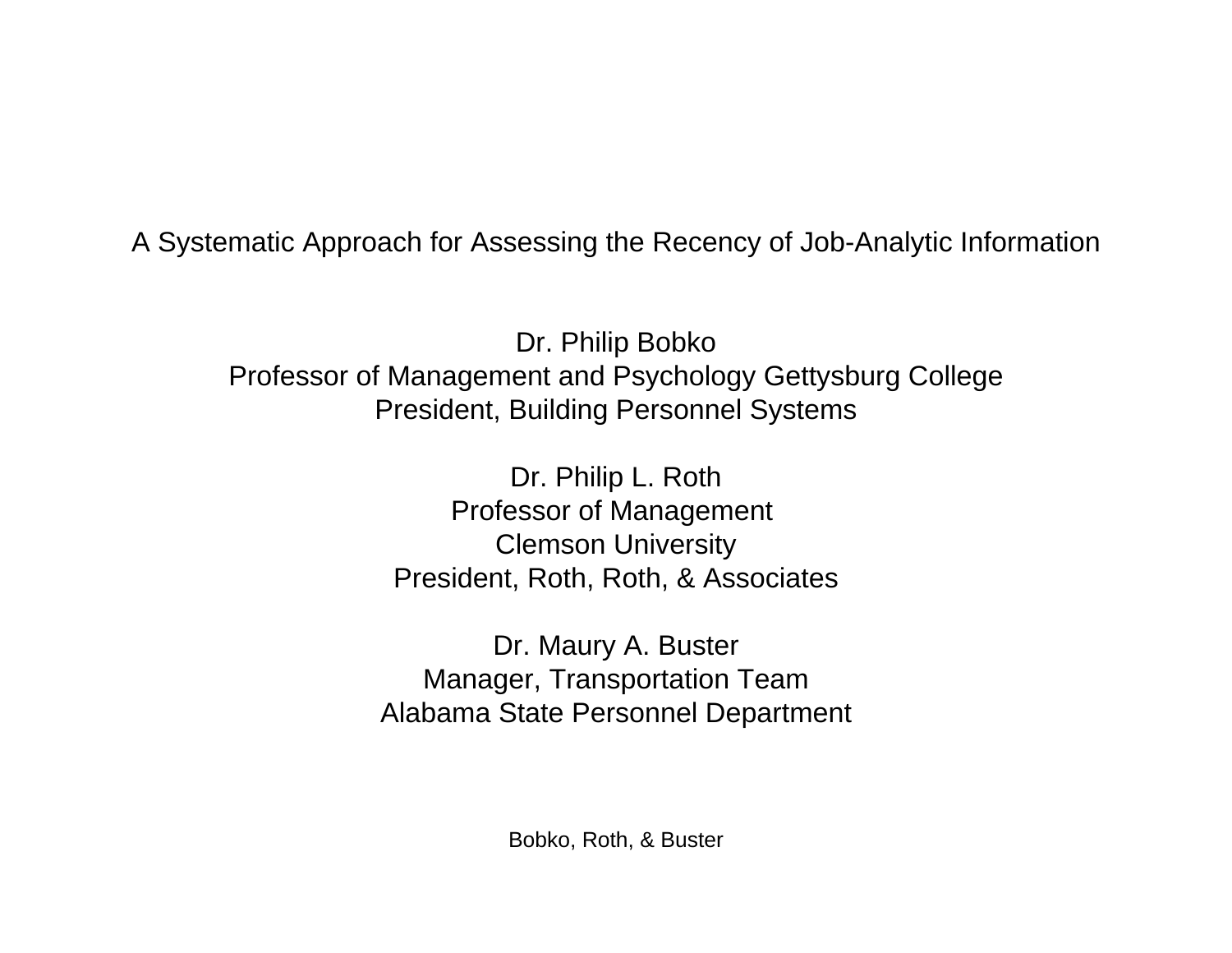### Motivation

\*Job analysis is important to the valid development of many HR systems

\*Change is a fundamental fact of organizational life

\*Therefore, organizations need guidance on whether job analyses are "up-to-date" (e.g., content validity of exam still defensible)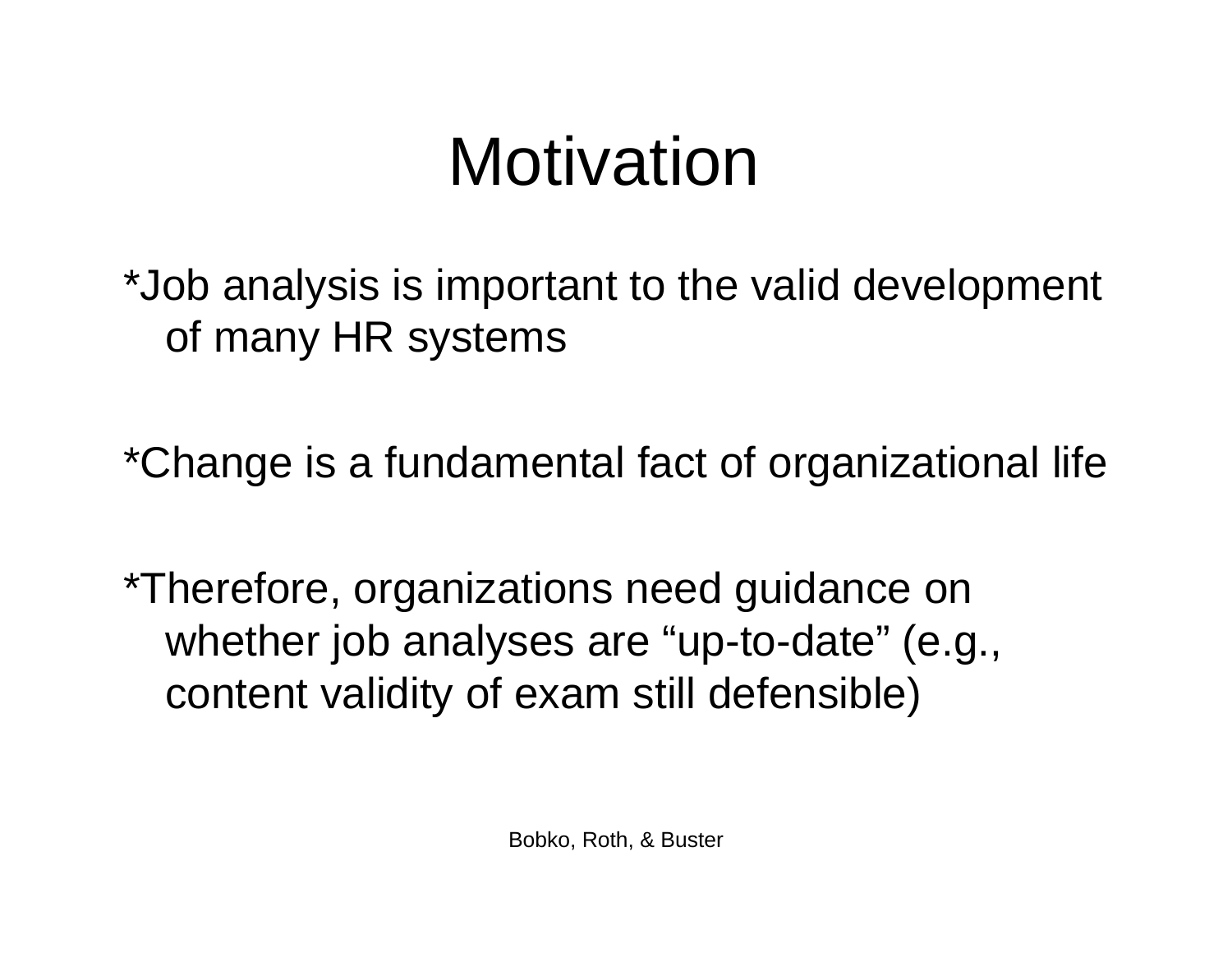## We noticed a void

- $\bullet$  Little guidance on checking for job analysis recency, in spite of literature on organizational change
- Major reviews typically do not mention when, or how, to check for recency (Fine & Cronshaw, 1999; Goldstein, Zedeck, & Schneider, 1993; Harvey, 1990; McCormick, 1979; Morgeson & Campion, 1997)
- Brannick & Levine (2002) say not to be "stale"; Sackett & Laczo (2003) mention "recently changed" job; Cascio (1998) mentions "periodic audit" of tests/manuals
- Practitioners (including those responsible for O\*NET) indicated importance of recency; yet all indicated that no established procedures currently existed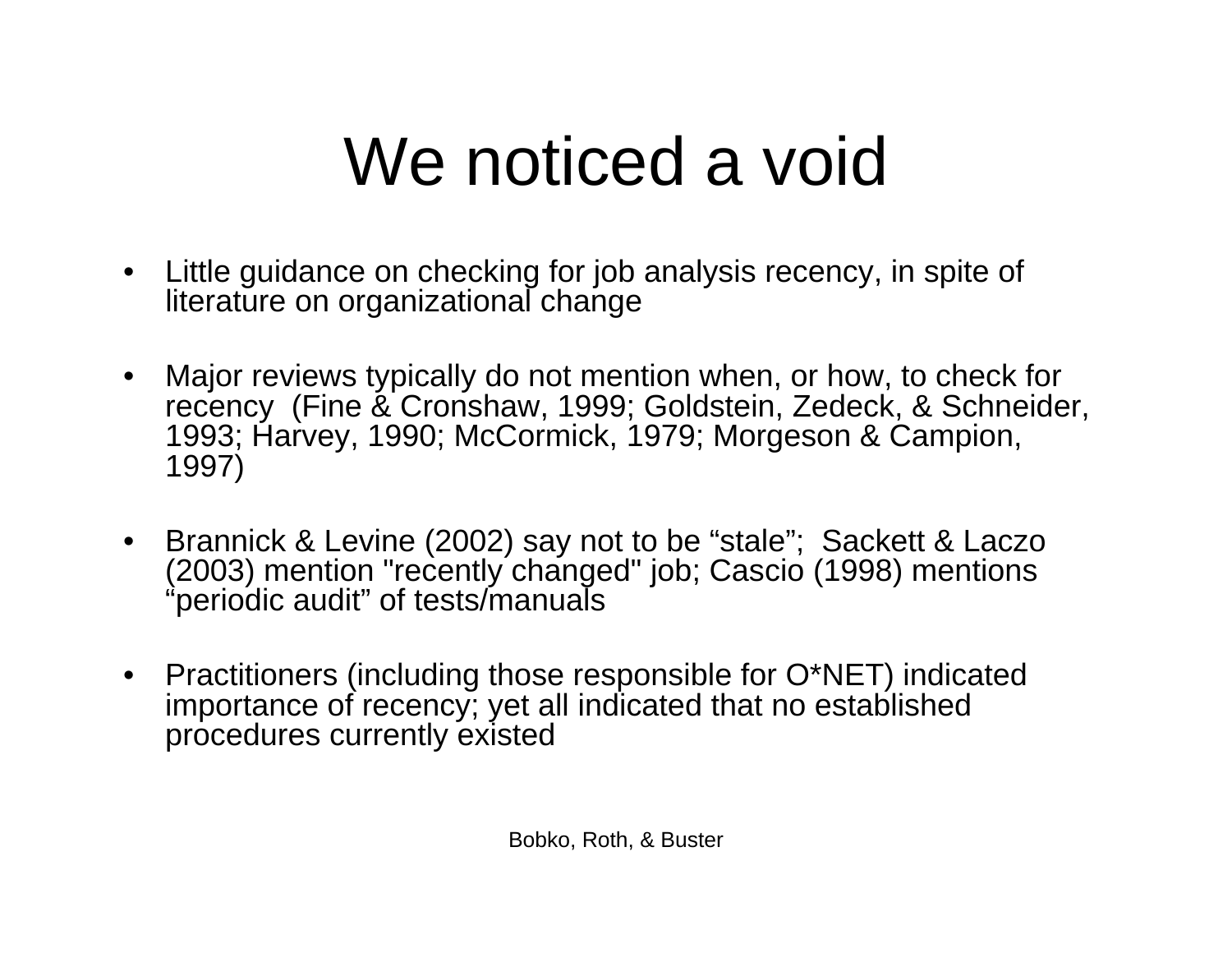#### Guidelines and Principles have little

- Section 5 of *Guidelines* states, "There are no absolutes in the area of determining the currency of a validity study."
- Section 3 of *Guidelines* states a test may be used "until such time as it should reasonably be reviewed for currency"; little else
- *SIOP Principles (3rd ed.)* say, "There should be a periodic audit" of selection procedures; say "A systematic plan for review should be followed"; little else
- *SIOP Principles (4th ed.)* say "The researcher should consider whether the work and the worker requirements are reasonably stable"; little else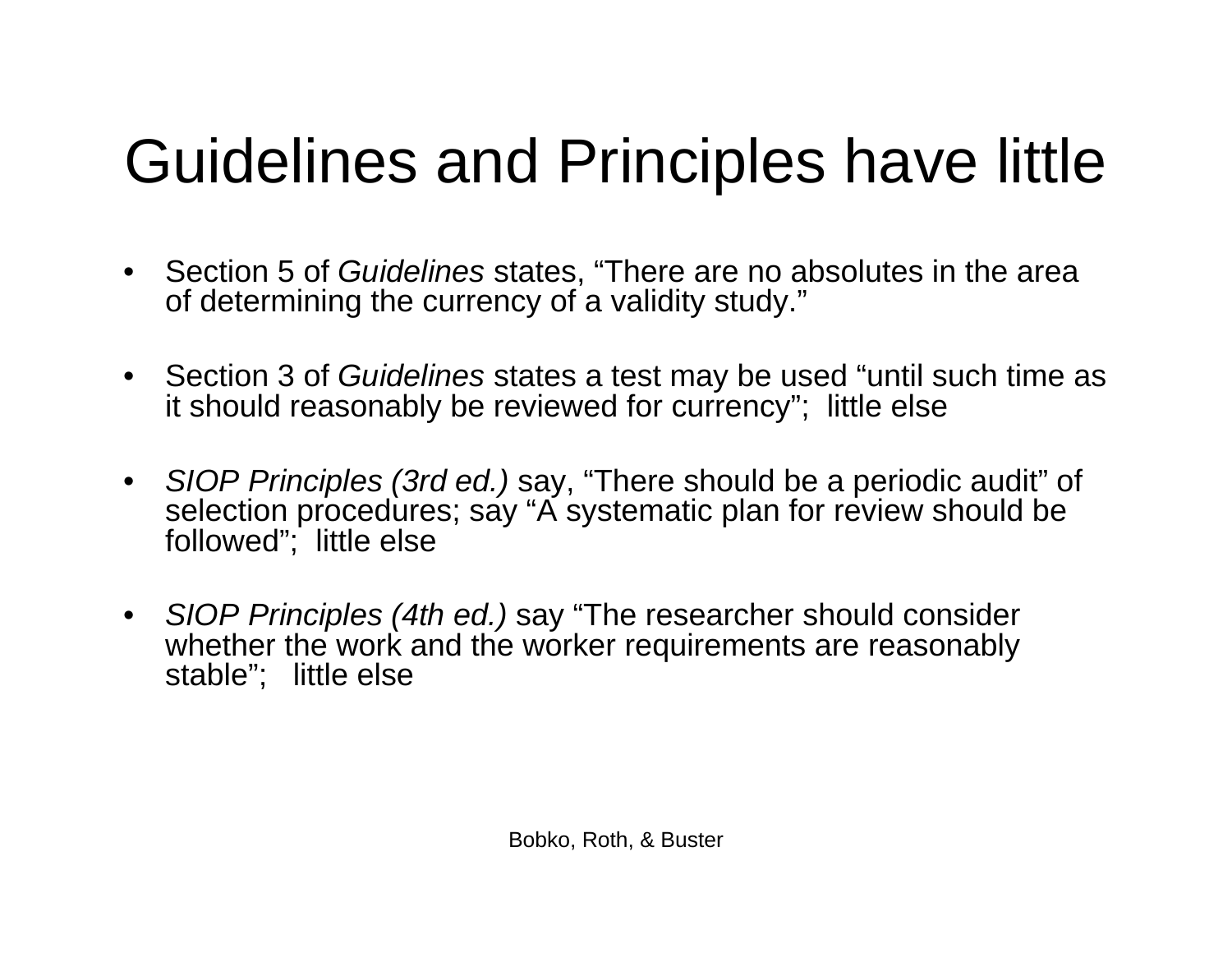#### Our proposed systematic protocol

- Assume a thorough job analysis was previously conducted
- Protocol is based on SME input and focused on *changes* to the job, if any, that result in important task and KSA issues
- Potocol is efficient and builds upon prior work
- Has four stages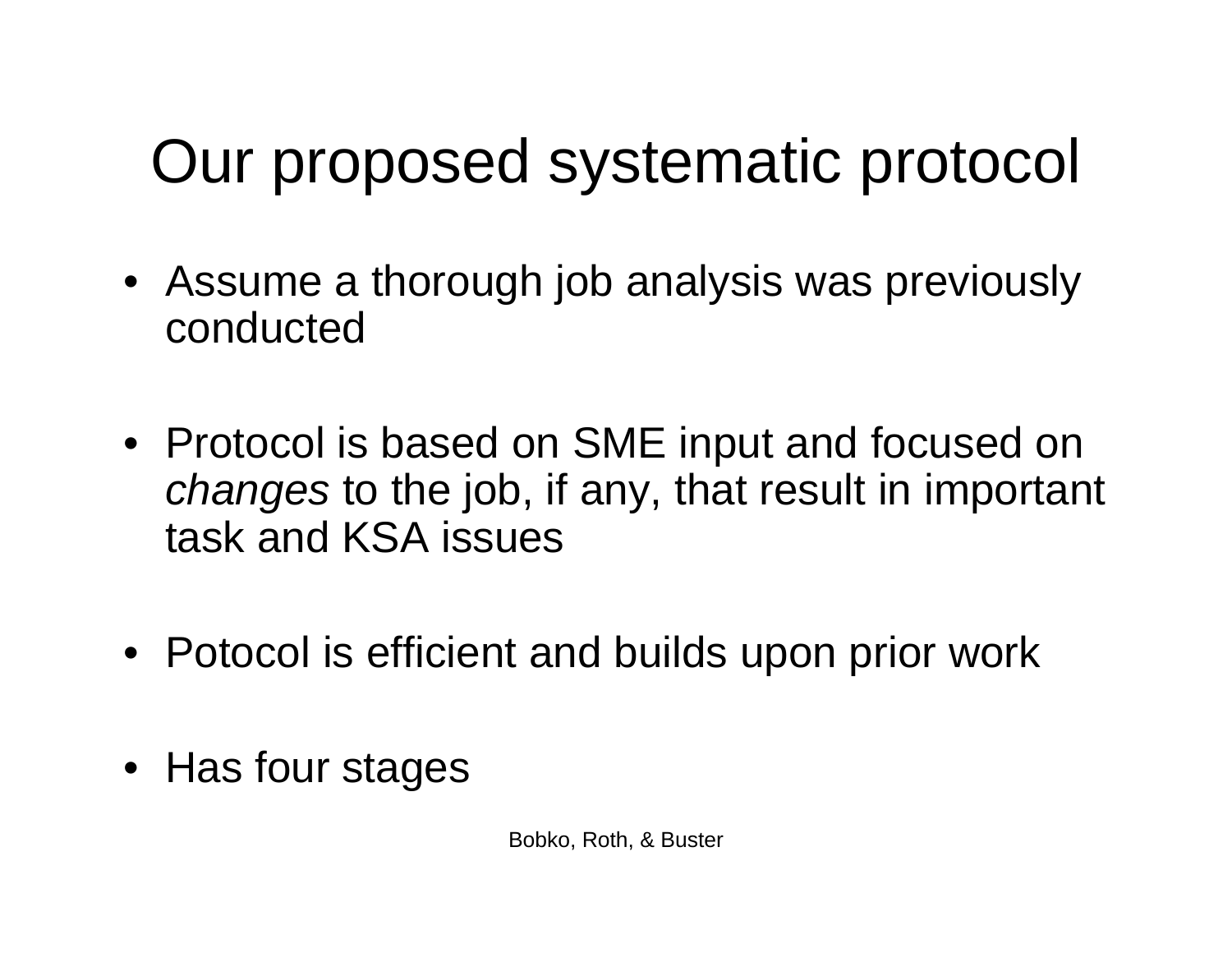## Protocol stages

- •Conduct background work
- • Invite subject matter experts (SMEs) to a two-part meeting (includes guidelines for SMEs)
- • Conduct open, group-level, discussion of what tasks and/or KSAs might have changed during the intervening years. (Important to focus on reasons for any such changes to maintain an emphasis on change.)
- •Develop task and KSA statements, if any, which reflect change
- • Using the same scales (e.g., importance) and criteria for inclusion as in prior job analysis, SMEs individually rate any tasks or KSAs that are suggested as possible changes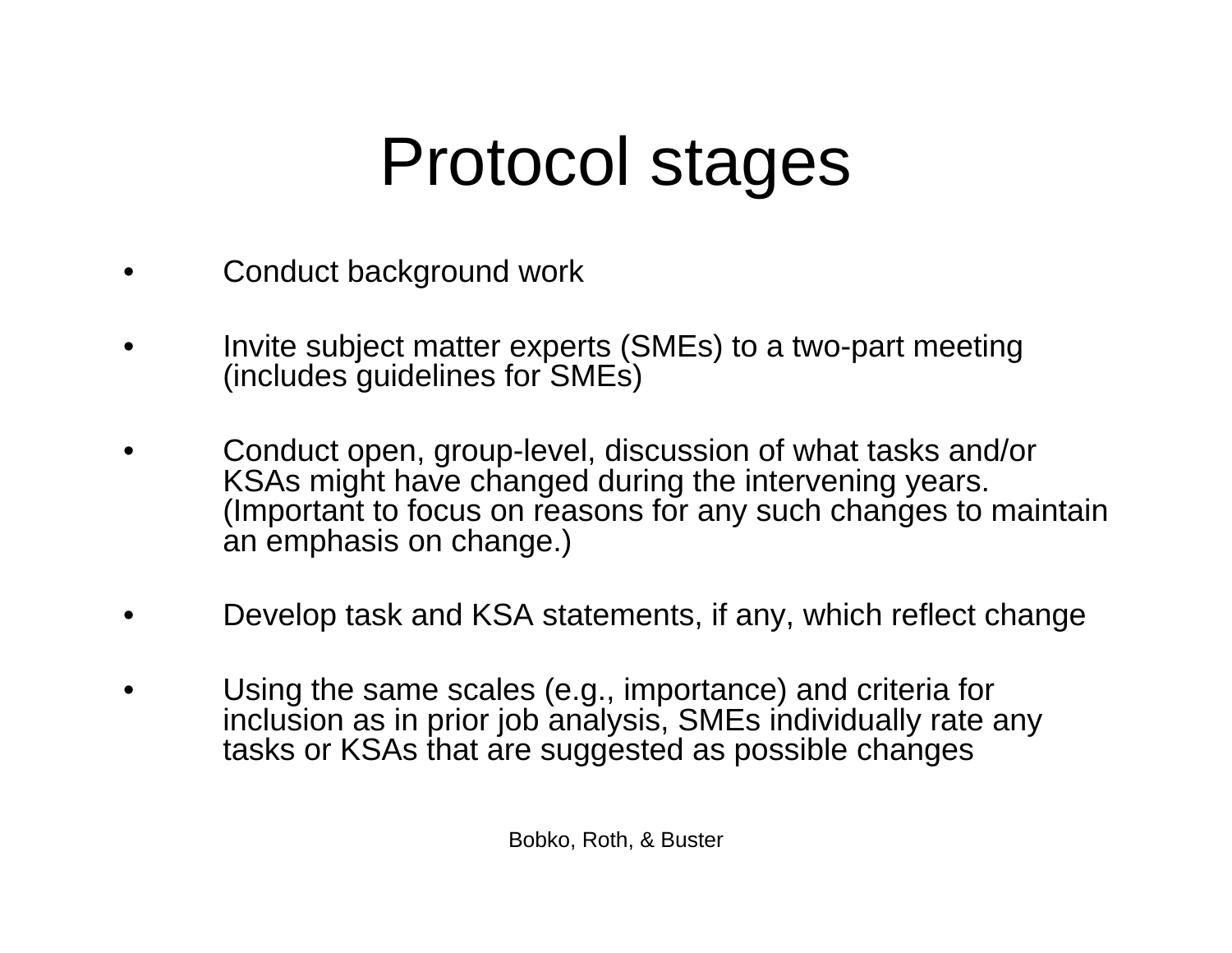# When stages completed  $\rightarrow$

- Add/subtract any tasks or KSAs from the job analysis lists (based on screens used in the prior job analysis)
- Include (or document elsewhere) any minor edits that arose in Stage III
- Others can use recency analysis to determine if products of the job analysis (e.g., selection exams) remain current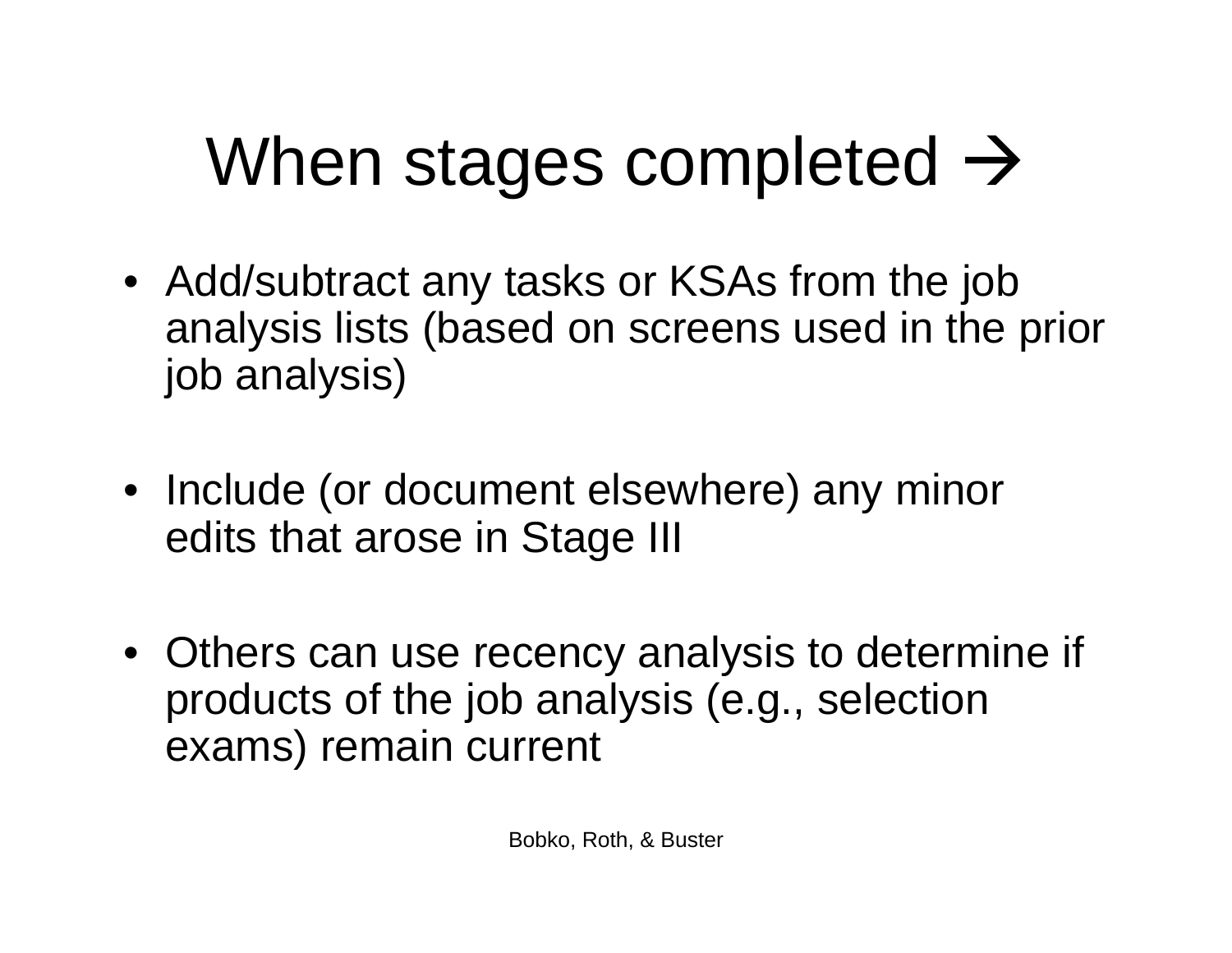### Does it work?

- Yes!
- Implemented in a variety of civil engineering related jobs in a state agency; including technical positions and a supervisory position
- Agency had conducted thorough job analyses about 5-7 years prior and needed to expediently assess recency in order to assess maintenance of content validity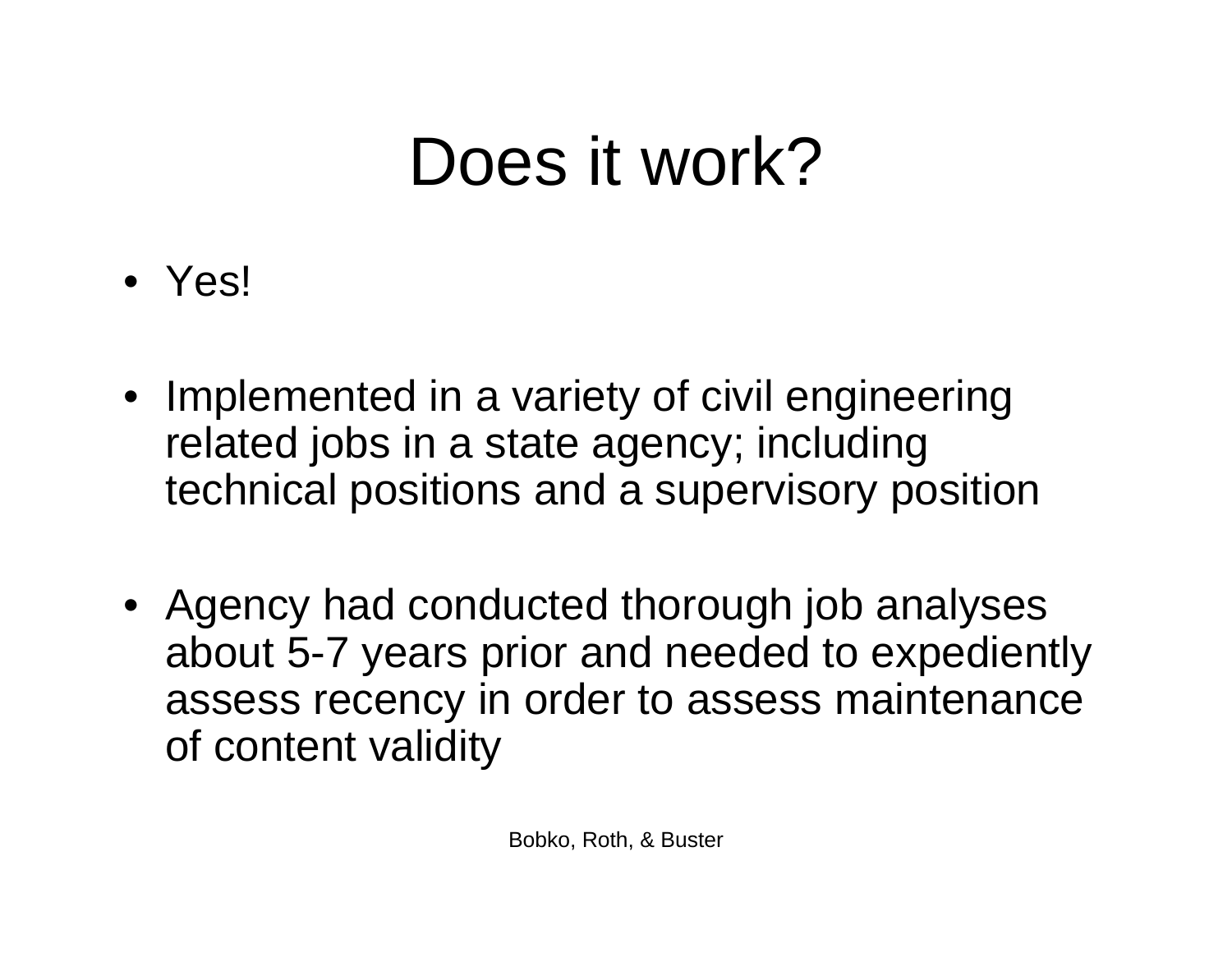### Lessons from unique protocol

- Focus on change and major implications; avoids rerating entire lists and introducing statistical noise
- As cues, have complete list of KSAs and tasks available to SMEs; encouraged SMEs to write on these lists
- Present an overview of purpose and role of change before talking about job-specific tasks and KSAs. Avoids strong human urge to idiosyncratically revise
- Keep asking the question, "So what has changed?"